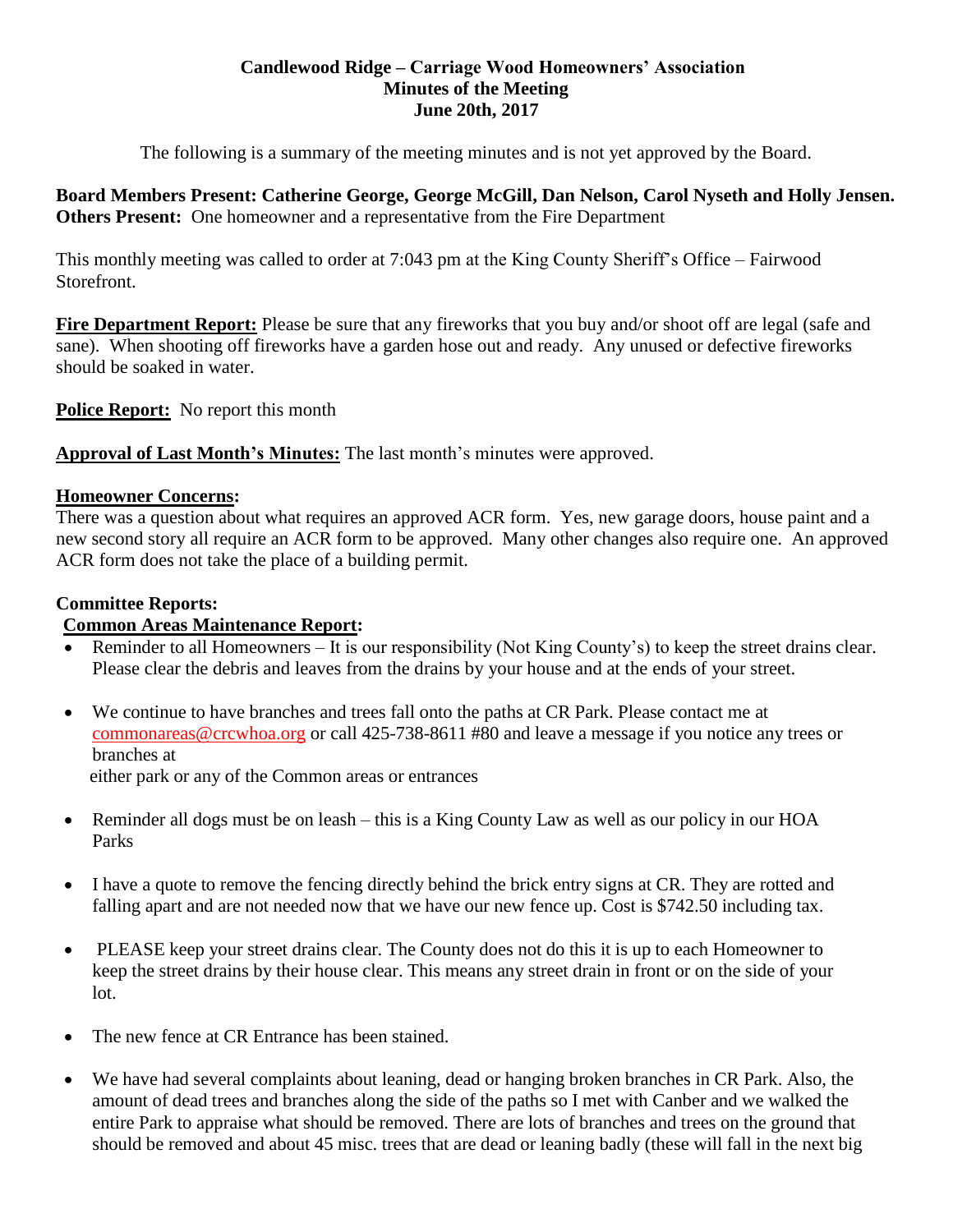wind storm) total cost for cutting and removal is \$15,000, I think we need to do this to avoid emergency removal during Fall or Winter.

- $\bullet$  We had Canber do yard work at the 2 abandoned, vacant houses on 161<sup>st</sup>. We are adding this cost to the lien for both houses, one is scheduled for a foreclosure sale in Sept. Total cost was \$1365.
- King County Sheriff Patrols and requests will now be coordinated by the CAM Chair and monthly reports will be submitted before each monthly meeting. Please contact the Board with any areas of concern and we will do our best to accommodate.
- Please keep a watch for suspicious Activity and call 911
- **Reminder:** Our parks are private parks which exist for the use and enjoyment of HOA residents, their families and guests. They are not public parks. Our park usage rules apply to everyone. Following are some of the rules that have been established to maximize safety, and minimize liability and maintenance cost:
- A. Park Hours: 9:00 am to dusk.
- B. No Smoking, alcohol, drugs, loud music, golfing, motorized vehicles or **Fireworks** are allowed.
- C. Animals must be leashed and owners are responsible for cleaning up after their animals.

# **ACC Report:**

We are now accepting ACR requests via e-mail when the form does not need paint chips. (All paint chips must be mailed or hand delivered.) It has been noted that paint requests have been received lately without paint chips as well as requests without ACR forms. All requests must be accompanied by ACR forms which must be signed, include a valid address and phone number and, if for paint, must include paint chips and note which paint is for what part of the house (body, trim, deck, gutters, door, …).

ACC requests for this month were: 1 A/C installation 2 decks 4 fences 1 garage door 6 landscaping projects 1 lawn 15 paint 4 roofs 1 window shades installation

- 2 sheds
- 1 tree removal
- 2 siding replacements

# **Complaints Negotiations Report:**

There was no report this month.

# **Treasurer's Report:**

All is going well. The HOA closed our HOA bank account at Bank of America and is using the new BECU one. We are now looking into buying some long term CDs to help our capital accounts but we are unable to get the member's rate.

# **Legal and Insurance Report:**

Don, George and the bookkeeper are working on a few issues having to do with foreclosures and bankruptcies.

# **Community Events Committee**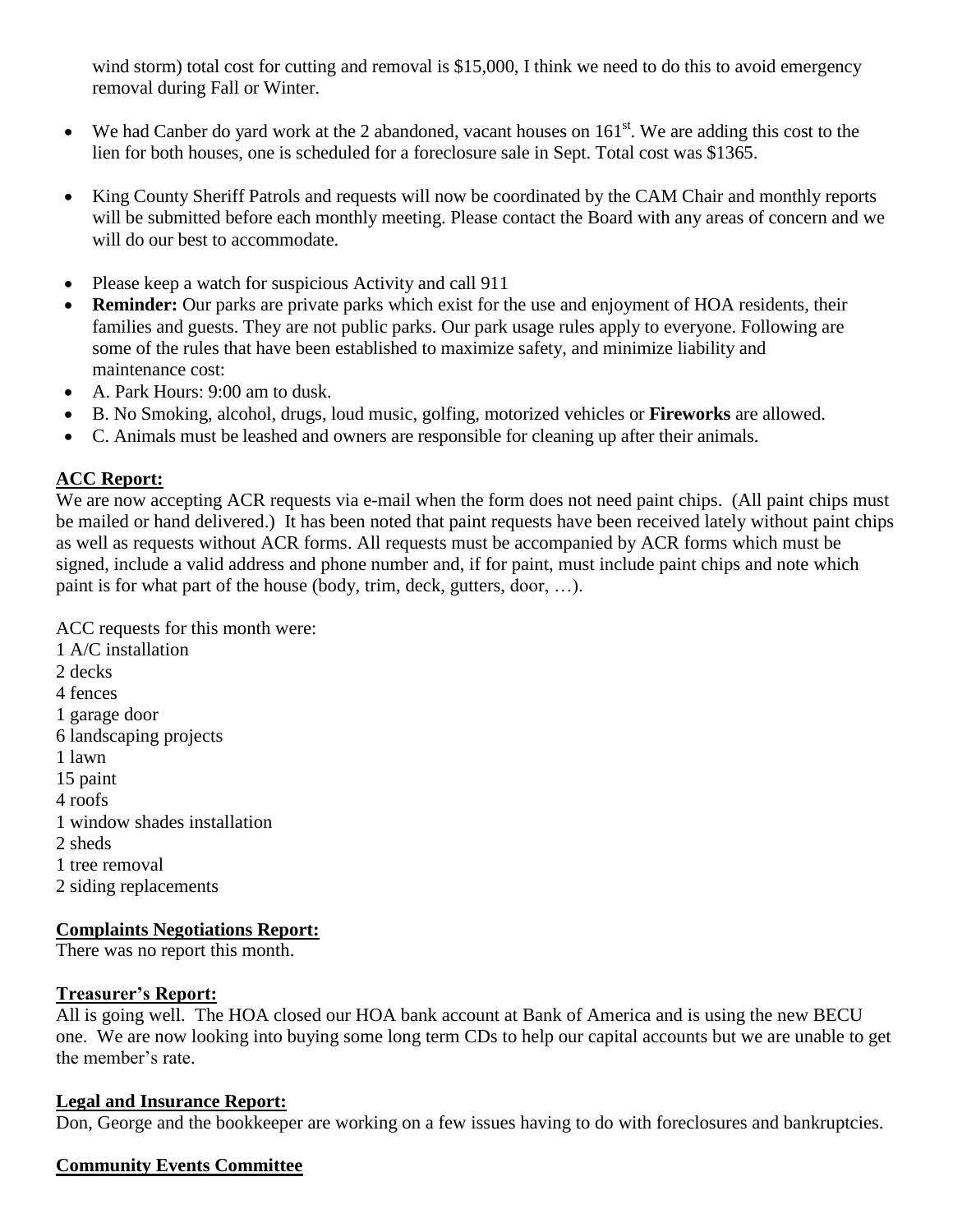The Garage Sale will be July 7, 8 and 9<sup>th</sup>. UpTech will be on site at each park from 2 to 5 pm on the 9<sup>th</sup>. Holly has ordered more signs for the events. The BOD voted to approve the costs of the banners Holly requested. The Summer Event will tentatively be August  $19<sup>th</sup>$  from 3 to 7 pm with eating scheduled to start at 5 pm.

Please note that, if a home owner wants to reserve a park, he or she should contact the CAM chair at [commonareas@crcwhoa.org](mailto:commonareas@crcwhoa.org) or call 425-738-8611 #80 and leave a message.

# **Cul-de-Sac Committee**

No report this month.

#### **Web Site:** No report this month.

# **Capital Improvement Committee:**

The CW Park Improvement Committee is ready to buy the new toys. The BOD voted to approve the costs of the purchase. The preparation and installation work will be priced and approved later.

The CR Entrance Improvement Committee did not report this month.

# **Nominating Committee**

No report this month.

# **Old Business:**

The first Spring walk thru is complete and the first postcards have been sent out. The  $2<sup>nd</sup>$  walk thru is expected to be completed by July 4th.

George and the bookkeeper are working on the issue of undocumented rental houses.

The new rental handouts should include a general map of the HOA, showing the parks, a copy of the CC&Rs, a reference to the FAQ section on the Web site and our tri-fold booklet.

# **New Business:**

If you would like to give us your email address in order to be added to our email announcements please send your info to [bookkeeper@crcwhoa.org.](mailto:bookkeeper@crcwhoa.org) No one will see your email and we will not give it to anyone.

Roles for the 2017 HOA Board Members

| George McGill                   | President / Common Areas Chair / Cul-de-sac Chair |
|---------------------------------|---------------------------------------------------|
| Dan Nelson                      | Vice President / Treasurer                        |
| Catherine George                | Reporting Secretary / ACC Chair / Web Master      |
| Alicia Follette                 | Complaints                                        |
| Carol Nyseth                    | Member at Large                                   |
| <b>Holly Jensen</b>             | <b>Community Events Committee Chair</b>           |
| *Don Nelson                     | Legal and Insurance                               |
| * Volunteer, not a Board Member |                                                   |

**Special Topics:** Visit our Website and contact the HOA via Email at:

Web – [www.crcwhoa.org](http://www.crcwhoa.org/) Facebook - Candlewood Ridge/Carriagewood HOA Email – [president@crcwhoa.org](mailto:president@crcwhoa.org) [info@crcwhoa.org](mailto:info@crcwhoa.org) [architecture@crcwhoa.org](mailto:architecture@crcwhoa.org) If you would like to give us your email address in order to be added to our email announcements please send your info to [bookkeeper@crcwhoa.org.](mailto:bookkeeper@crcwhoa.org)